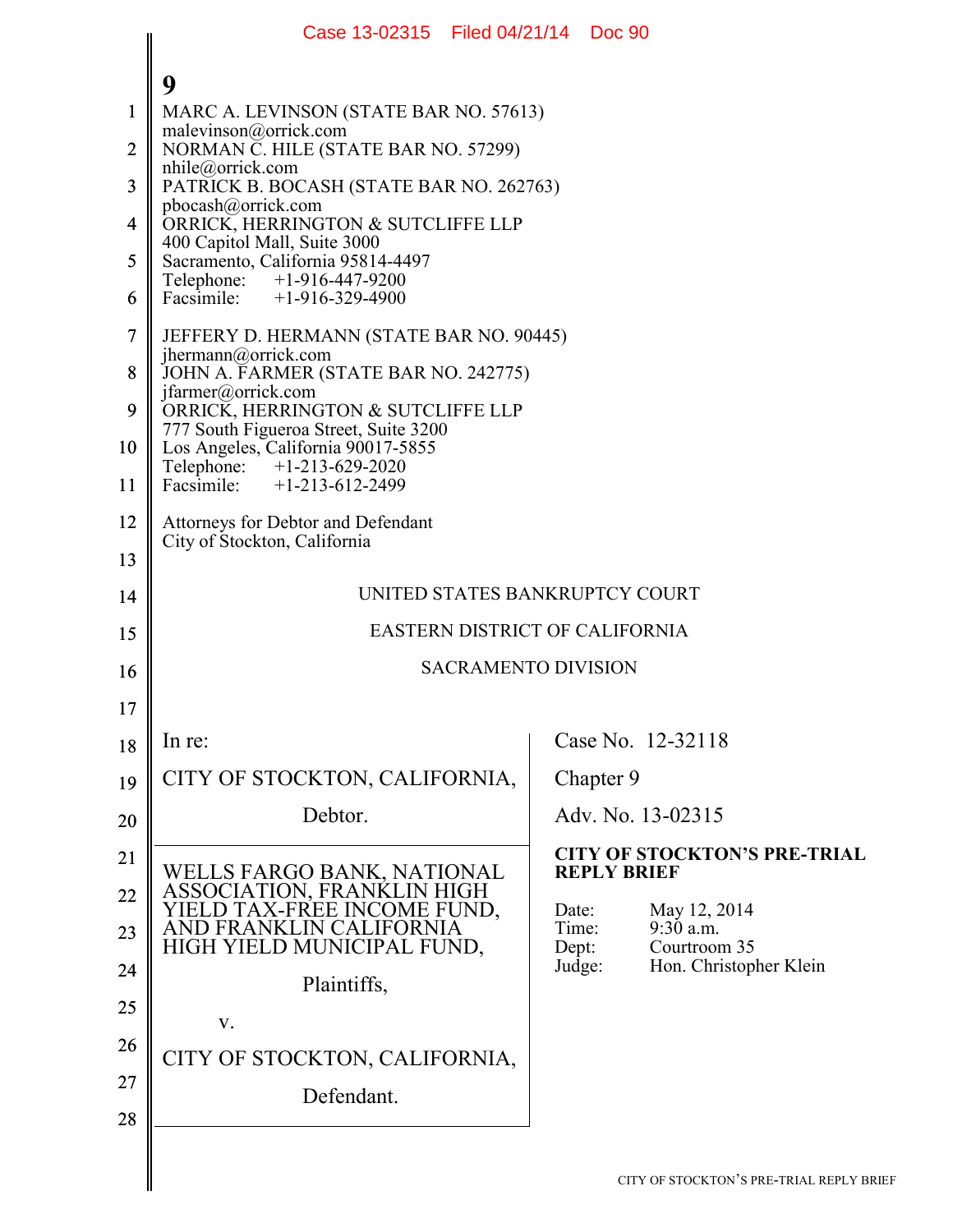# 1

# **I. INTRODUCTION**

2 3 4 5 6 7 8 9 On March 27, 2014, the City made a bold move in this case. Agreeing to lay down its arms, it filed a motion in which it offered the plaintiffs what they had been requesting for months: recharacterization of the lease/lease back transaction as a secured loan transaction. The City's goal was to stop wasting valuable time and resources on litigating the adversary proceeding so that the parties could focus on the main event: confirmation of the Plan.<sup>1</sup> Speedy confirmation will resolve the claims of the hundreds of creditors who have reached agreements with the City, and it will allow the City's management team to focus its energies on building a more prosperous and secure future for its residents.

10 11 12 Now that the Partial Judgment has been entered, the claims for relief in the plaintiffs' complaint will shrink from five to three, and the scope of the issues to be adjudicated during the trial will be considerably narrowed, just as the City envisioned.<sup>2</sup>

13 14 15 16 17 Franklin has incurred over \$200,000 for appraisal testimony in an attempt to construct a suspect and seriously flawed valuation argument that the collateral that secures the loan claim—a 24 or 34 year possessory interest in two golf courses and a park that have run operating deficits every year during recent memory—has a positive value. In reality, Franklin's collateral has no value at all. Thus, Franklin's "secured" claim is in the amount of zero dollars.

18

## **II. PROCEDURAL BACKGROUND**

19 20 21 22 The City submits this reply brief pursuant to paragraph 12 of the Modified Scheduling Order [Dkt. No. 1242]. On April 7, 2014, the City filed its opening brief [Adv. Dkt. 49] (the "City's Opening Brief"), which includes a brief summary of the procedural background prior to that date, and Franklin filed its opening brief [Adv. Dkt. No. 47] ("Franklin's Opening Brief").

23

 $\overline{a}$ 

<sup>24</sup> 25 <sup>1</sup> Due to the multitude of pleadings already filed in this case, the City is again defining terms with which the Court is very familiar. Any capitalized term used but not defined herein shall have the meaning ascribed to it in the First Amended Plan for the Adjustment of Debts of City of Stockton, California (November 15, 2013) [Dkt. No. 1204] (the "Plan") or in the City's Opening Brief [Adv. Dkt. 49] (defined below).

<sup>26</sup>  $2$  The parties have briefed in their Opening Briefs the issue of the allowability of the recharacterized secured loan claim now held by Franklin after entry today of the Partial Judgment and the City will not repeat those arguments

<sup>27</sup> here. The City points out however, that as a secured loan transaction, the City received all of the benefit of the loan at inception when the Financing Authority received the \$35 million in bond proceeds. Franklin has failed to explain

<sup>28</sup> to the Court how Franklin provides the City with new value during each succeeding year so as to comply with the *Offner-Dean* line of cases. The City reserves all rights with respect to the allowability issue.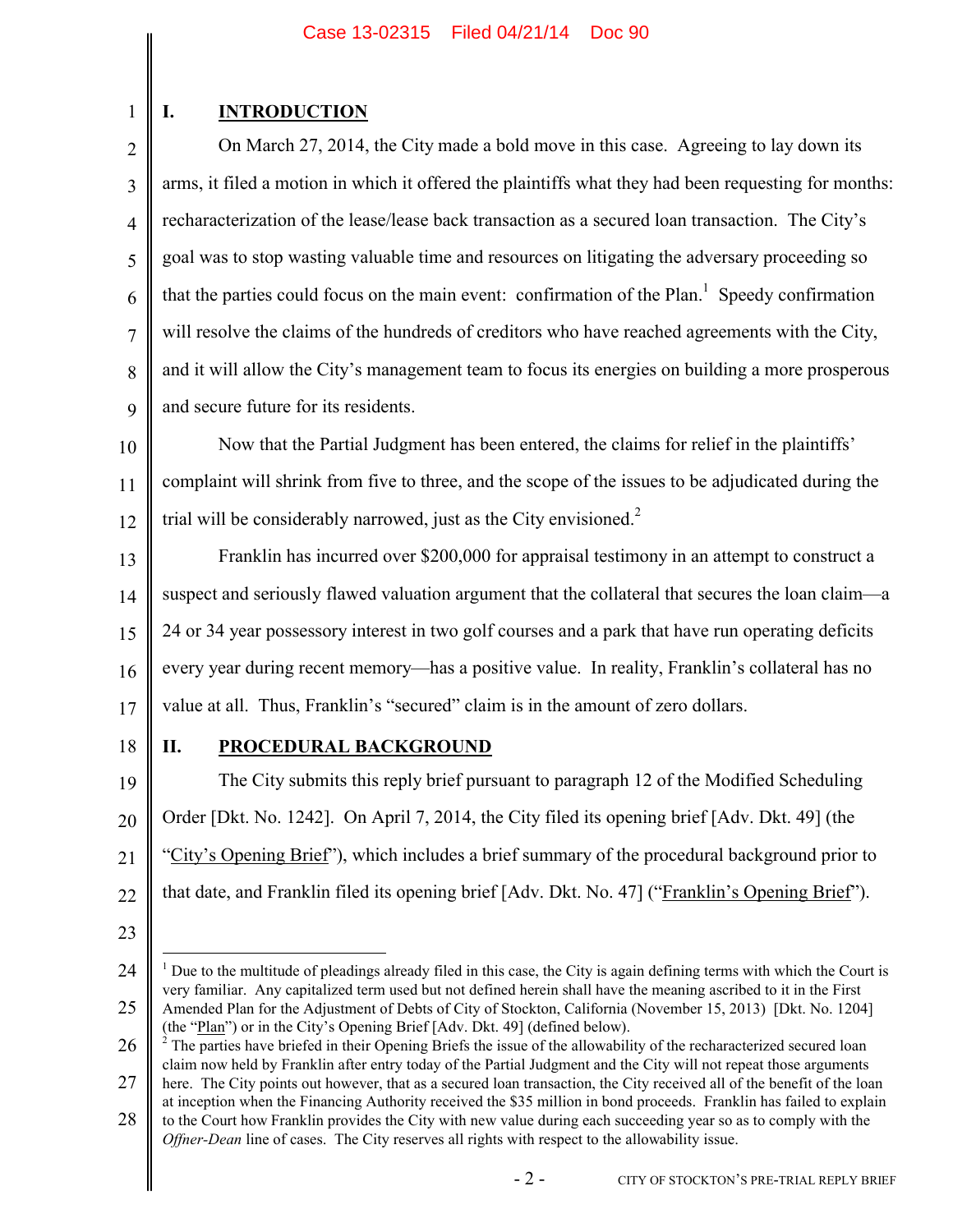1 2 3 4 5 Also on April  $7<sup>th</sup>$ , a status conference was held and continued to May 1<sup>st</sup> at 1:30 p.m. Among other things, the parties argued Defendant City of Stockton's Motion for Judgment to Be Entered in Favor of Plaintiff [Adv. Dkt. No. 28] and agreed to upload a proposed Partial Judgment in Favor of Plaintiffs (the "Partial Judgment"). The Court entered the Partial Judgment today, April 21st.

6 **III. ARGUMENT**

7 8

### **A. The Partial Judgment Dispenses with the First and Fifth Claims for Relief in the Complaint**

9 10 11 12 13 14 15 Now that the Partial Judgment has been entered, the former Golf Course/Park Leases have been adjudicated not to be unexpired leases or executory contracts within the meaning, scope, and operation of sections 365 and 502(b)(6) of the Bankruptcy Code. Partial Judgment ¶¶ 1-2. Thus, the Partial Judgment dispenses with the first claim for relief in the Complaint and dismisses with prejudice the fifth claim for relief, in which, as an alternative form of relief, the Plaintiffs had requested the Court to declare that they are entitled to the payment of administrative rent. Partial Judgment ¶ 4.

16

17

#### **B. If The Court Determines That the Collateral Has Any Value, a Portion of Franklin's Claim Will Be Secured**

18 19 20 21 22 23 24 25 In the Plan, the City characterizes the Golf Course/Park Claims of the 2009 Golf Course/Park Bond Trustee/Franklin as a lease rejection claim. If the Court determines at trial that the collateral has any value, a portion of the Claim will be a secured Claim and a portion will be an unsecured deficiency Claim. Accordingly, when the City files its modified version of the Plan, it will add a new Class, into which the secured portion of the Claim will be classified: Class 20 – Secured Claim of 2009 Golf Course/Park Bond Trustee/Franklin. The unsecured deficiency Claim will remain in Class  $12$  – General Unsecured Claims.<sup>3</sup> Of course, if the Court determines  $\overline{a}$ 

<sup>26</sup> 27  $3$  Franklin objected to the classification of its Claim in Class 12. Summary Objection of Franklin High Yield Tax-Free Income Fund and Franklin California High Yield Municipal Fund to Confirmation of First Amended Plan of Adjustment of Debts of City of Stockton, California (November 15, 2013) [Dkt. No. 1273] § III.B.1.b). The City

<sup>28</sup> responded to Franklin's arguments in the City's Supplemental Memorandum of Law in Support of Confirmation of First Amended Plan of Adjustment of Debts of City of Stockton, California (November 15, 2013) [Dkt. No. 1309]

<sup>§</sup> III.A.2.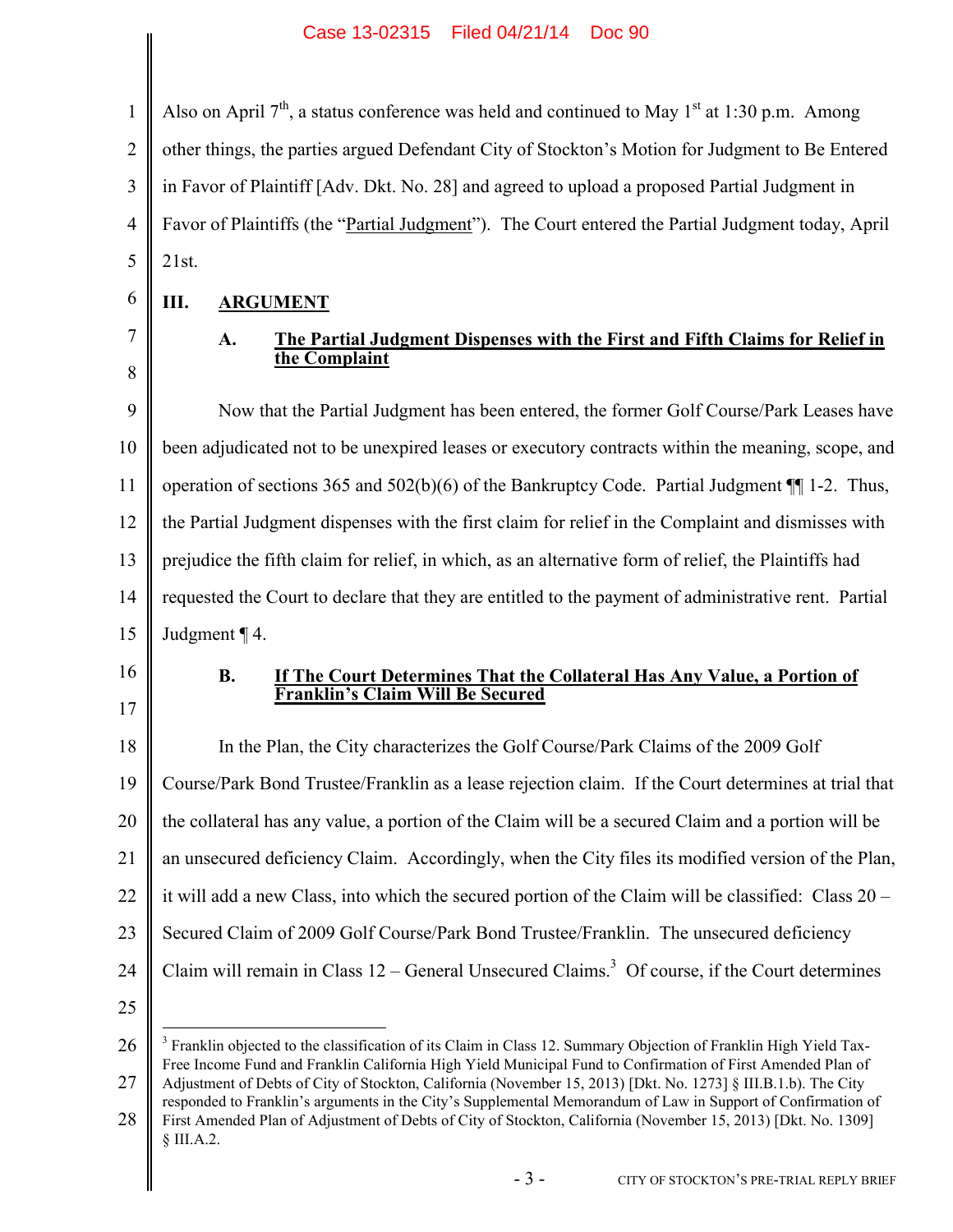1 2 that the collateral has no value, as the City contends, the entire amount of the Claim will be classified in Class 12.

3 4 5 6 7 8 9 10 The parties appear to agree that the 2009 Golf Course/Park Bond Trustee's collateral for the recharacterized secured loan transaction is the right to take possession of the Golf Course/Park Properties and operate the businesses that are conducted from them for the possessory term of the former Golf Course/Park Leases. City's Opening Brief at 10, lines 22-25; Franklin's Opening Brief at 16, lines 9-11. However, the parties disagree on the length of the term. The City set forth its argument on this matter in its opening brief, and this argument need not be repeated here. City's Opening Brief at 10-11. Franklin contends that the possessory interest is perpetual. Franklin's Opening Brief at 16, line 13.

11

16

17

18

19

20

21

### **C. The Collateral Has No Value**

12 13 14 15 Franklin has incurred over \$200,000 in appraisal services in an attempt to find a way to ascribe some value to Franklin's collateral for its secured loan transaction. Finding a way to opine that there is some value to that collateral is a mighty task given the recent economic metrics of the three subject properties:

- As acknowledged in the Chin Report, Oak Park has suffered negative operating cash flow of about \$843,000 over the past three years alone<sup>4</sup>;
	- As acknowledged in the Chin Report, the Swenson golf course has suffered negative operating cash flow of \$728,328 over the past six years<sup>5</sup>;
		- As acknowledged in the Chin Report, the Van Buskirk golf course has suffered negative operating cash flow of about \$1,388,600 over the past six years<sup>6</sup>.

22 23 24 25 26 Obviously, in order to determine that Franklin's collateral, which consists of the right to occupy the three properties and run the businesses and other activities on the properties for the next 24 or 34 years (or longer contends Franklin), has any value at all, an appraiser must find a way to rationalize a huge turnaround in the profitability of those businesses and activities, or to ignore the operating losses altogether. Absent one of these two approaches, one must conclude

27

 $\overline{a}$ 

 $4$  Chin Report, page 9.

28  $<sup>5</sup>$  Chin Report, page 35, including the 2013/2014 projections.</sup>  $6$  Chin Report, page 35, including the 2013/2014 projections.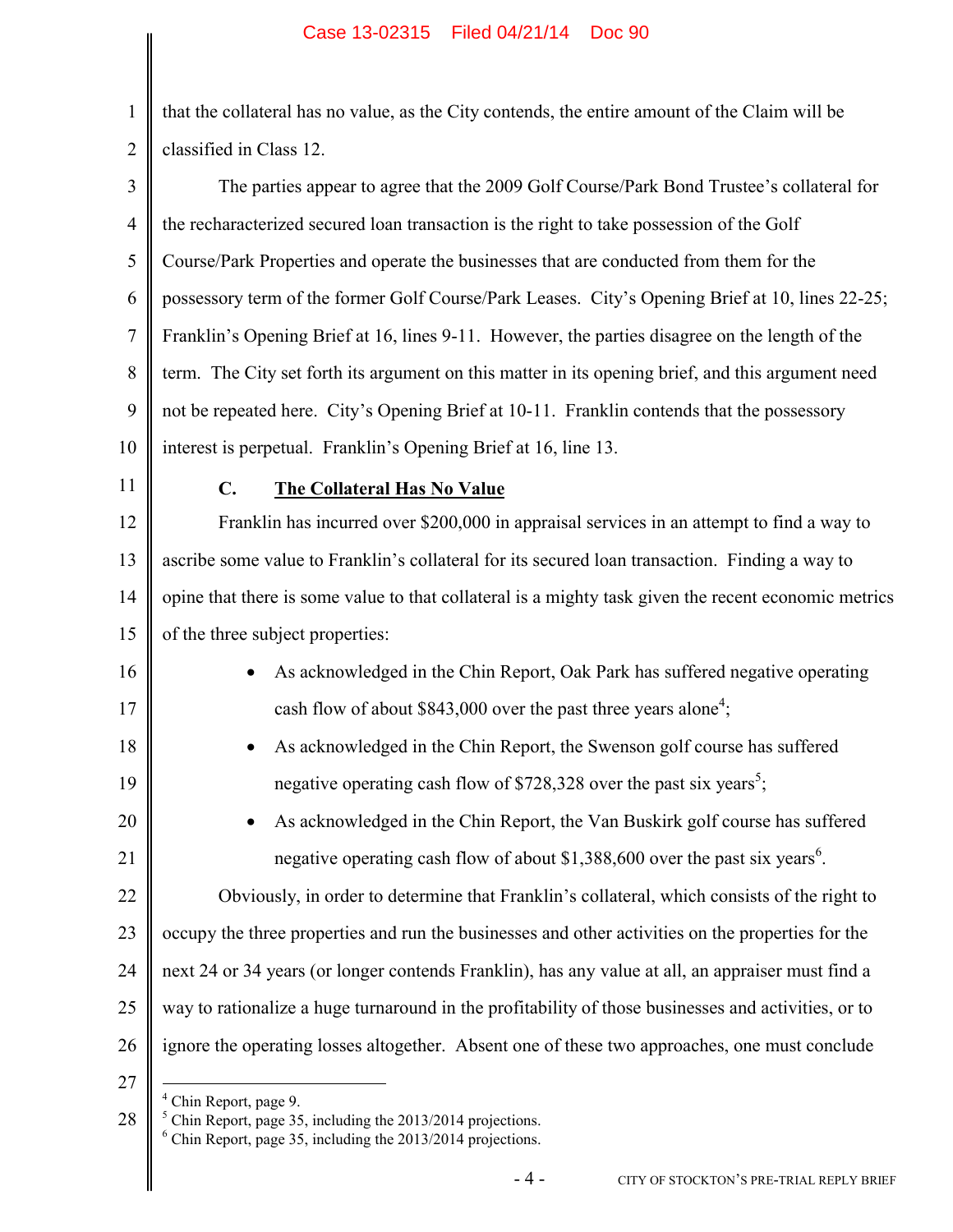#### Case 13-02315 Filed 04/21/14 Doc 90

2 3 that the collateral has only "speculative" value  $-$  a bet that the long-running and large operating losses can be eliminated at some point in the future and the properties can begin to generate positive cash flow.

4 5 6 The Chin report embraces approaches to value that largely ignore the historical operating losses and do not consider those losses in its march to find value in the right to possession of the properties and the right to run the businesses on the properties for the next 24 or 34 years.

7 8 9 10 11 12 13 With respect to Oak Park, the Chin Report finds that there is some minimal value<sup>7</sup> in the City's fee simple ownership of the Ice Arena located at Oak Park, but uses a sales comparison approach embodying sales of ice rinks throughout the country. This approach allows the appraiser to ignore the large operating losses incurred annually in connection with the Ice Arena, and Oak Park generally. The Chin Report similarly fails to account for the large deferred maintenance and needed capital improvements to the Ice Arena that dwarf the modest value of the City's fee simple interest.

14 15 16 17 18 19 20 21 22 23 24 25 With respect to the Van Buskirk community center, a facility that is used by the City for community and civic activities that generate only incidental revenue, the Chin Report uses a replacement cost approach in valuing the City's fee simple interest, in effect opining that the facility would sell in the marketplace for the adjusted cost of constructing the facility. This approach allows the appraiser to ignore the lack of revenues and ignore all of the operating expenses, and to ignore the resulting negative cash flow from operating the facility. The Chin Report acknowledges that the Community Center is subject to the deed restriction that the property will revert to the grantor unless used for "public recreation or public park purposes",  $\frac{8}{3}$ but that fairly severe use limitation apparently does not factor into the valuation of the facility in any manner. By turning a blind eye to these obvious value-influencing facts, the Chin Report finds that the fair market value of the City's fee simple interest in the Van Buskirk Community Center to be *\$2,177,193*, an amount greater than the value of the entirety of the City's fee simple

26

27

1

28  $\overline{a}$  $7$  \$400,000 – See Chin Report, page 44. <sup>8</sup> Chin Report, page 20.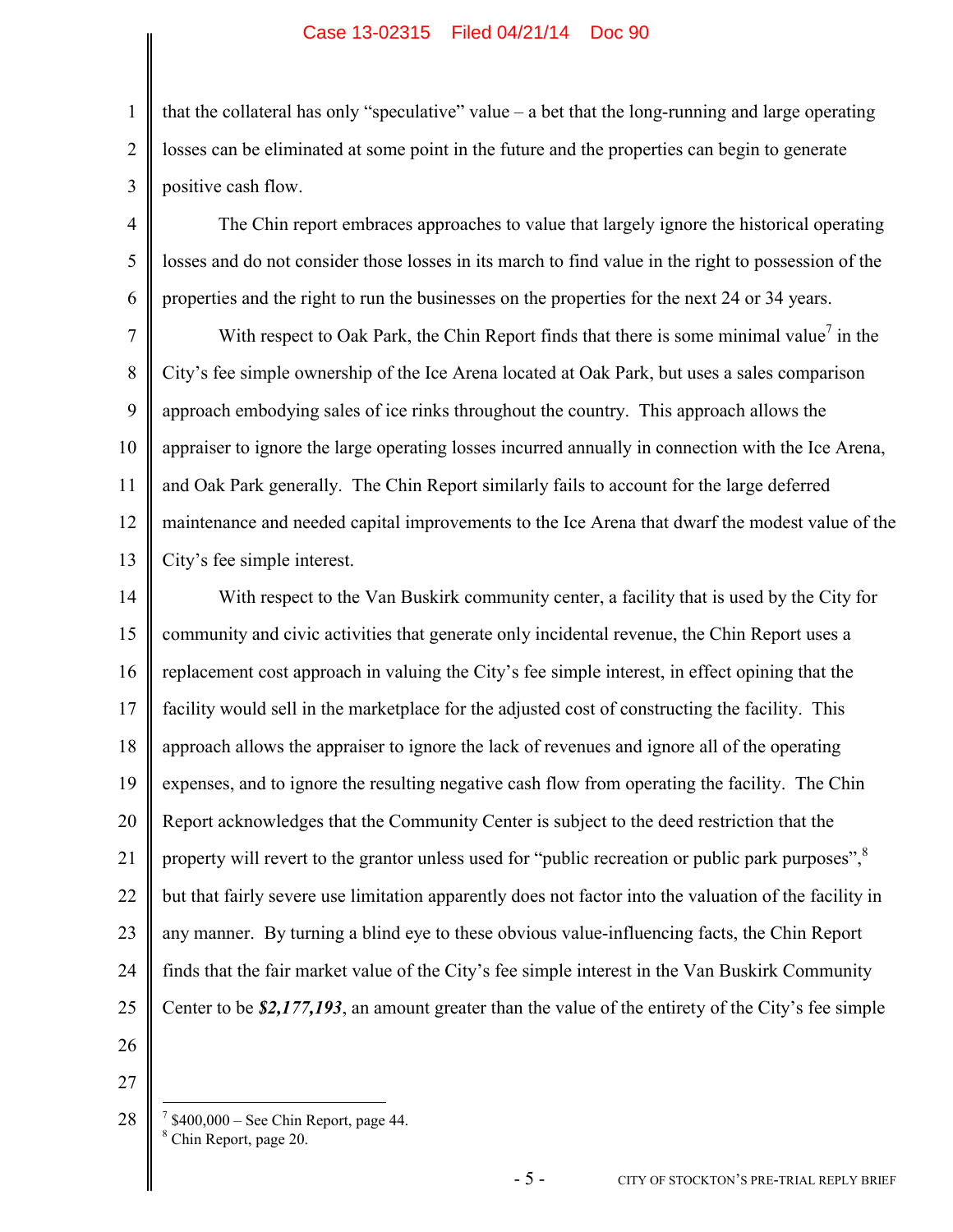interest in the Swenson golf course (\$1,950,000) and more than double that of the Van Buskirk golf course itself  $(\$900,000)$ !<sup>9</sup>

3 4 5 6 7 8 9 10 11 12 13 14 15 16 The valuation methodology of the Chin Report to the two golf courses similarly ignores the long history of operating losses. The value of the City's fee simple interest is determined by use of a sales comparison approach and a gross income multiplier approach. The gross income multiplier approach applies a simple multiplier to the gross revenue (again without having to consider the level of operating expenses and ignoring the consistent operating losses) derived from other comparable sales of fee simple interests in golf courses. Here, however, the Chin Report relies upon a national survey of voluntarily reported gross income multipliers for golf course sales<sup>10</sup> (and does not include gross income multipliers for actual sales of golf courses in Northern California), and after establishing a range for the sale of golf courses not generating positive cash flow of .9 to 1.3X, the Chin Report goes above that range and uses a 1.4 gross income multiplier for Swenson and a 1.31 gross income multiplier for Van Buskirk.<sup>11</sup> And the Chin Report rationalizes an immediate 13.6% - 15% increase in gross revenues against which to use the gross income multipliers, a year-over-year increase in revenues that is highly unlikely and far greater than any increase in recent memory.<sup>12</sup>

17 18 19 20 21 22 23 However, the two obvious and egregious errors of the Chin Report with respect to valuation of a possessory interest in the properties are: (i) the manner in which the Chin Report instead values the City's fee simple interest (all of the above methodologies are used to calculate the value of the City's fee simple interest) and merely applies a simple discount to the City's fee simple interest to obtain the value of the possessory interest; and (ii) the failure of the Chin Report to account for necessary capital improvements and expenditures to correct deferred maintenance at the properties.

24

1

2

25 26

 $\overline{a}$ 

<sup>27</sup> <sup>9</sup> Chin Report, page 47 (\$2,177,193 fee simple value of the Community Center), and page 41 (\$1,900,000 fee simple value for Swenson golf course and \$900,000 fee simple value of Van Buskirk golf course).

<sup>28</sup>  $10$  Chin Report, page 38.  $11$  Chin Report, page 39.  $12$  Chin Report, page 39.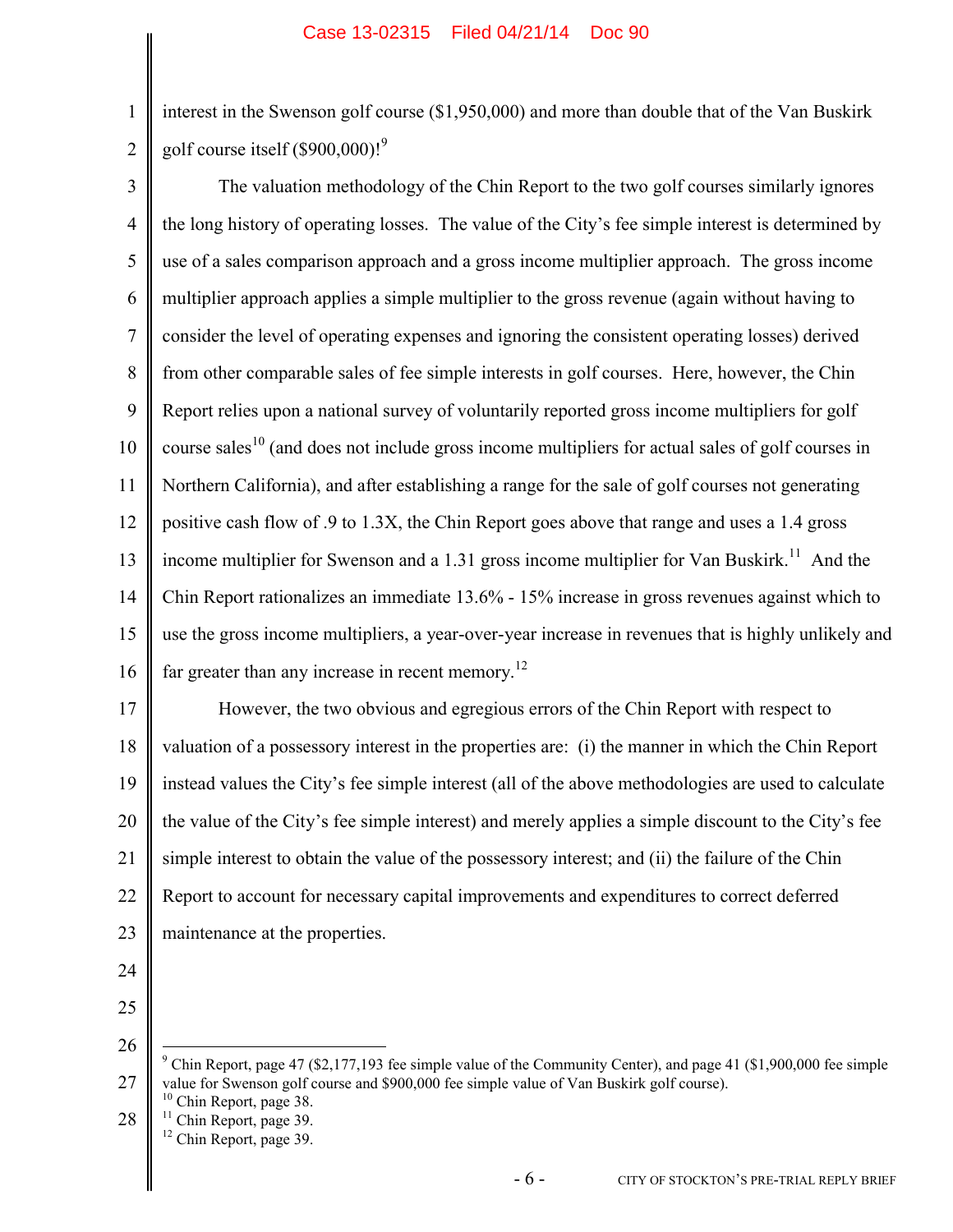|                | Case IS-023IS Filed 04/21/14 - DOC 90                                                                                                                                                                                                                                                                                                                                                                                          |  |  |  |  |  |
|----------------|--------------------------------------------------------------------------------------------------------------------------------------------------------------------------------------------------------------------------------------------------------------------------------------------------------------------------------------------------------------------------------------------------------------------------------|--|--|--|--|--|
| $\mathbf{1}$   | The Chin Report merely applies a small discount to the value of the City's fee simple                                                                                                                                                                                                                                                                                                                                          |  |  |  |  |  |
| $\overline{2}$ | interest to determine the value of the possessory interest <sup>13</sup> , an approach that is attractive to                                                                                                                                                                                                                                                                                                                   |  |  |  |  |  |
| 3              | Franklin in that it ignores both historical operating losses and expenditures required for capital                                                                                                                                                                                                                                                                                                                             |  |  |  |  |  |
| $\overline{4}$ | improvements and to correct deferred maintenance. The City believes that this is an approach to                                                                                                                                                                                                                                                                                                                                |  |  |  |  |  |
| 5              | valuation of a possessory interest that is not recognized in the industry and an approach that turns                                                                                                                                                                                                                                                                                                                           |  |  |  |  |  |
| 6              | a blind eye to the traditional approach of a discounted cash flow (which inconveniently for                                                                                                                                                                                                                                                                                                                                    |  |  |  |  |  |
| $\overline{7}$ | Franklin, requires an analysis of the ability of the businesses to generate a positive cash flow and                                                                                                                                                                                                                                                                                                                           |  |  |  |  |  |
| 8              | requires the inclusion of expenditures necessary to attempt to achieve such possible positive cash                                                                                                                                                                                                                                                                                                                             |  |  |  |  |  |
| 9              | flow, including necessary capital improvements). <sup>14</sup>                                                                                                                                                                                                                                                                                                                                                                 |  |  |  |  |  |
| 10             | Given his use of this unsanctioned approach to valuing a possessory interest in the                                                                                                                                                                                                                                                                                                                                            |  |  |  |  |  |
| 11             | properties, Mr. Chin did not bother to attempt to:                                                                                                                                                                                                                                                                                                                                                                             |  |  |  |  |  |
| 12             | (i) use a sales comparison approach for the golf courses, even though he testified at his                                                                                                                                                                                                                                                                                                                                      |  |  |  |  |  |
| 13             | deposition that he is aware of an established market for the sale of possessory interests in golf                                                                                                                                                                                                                                                                                                                              |  |  |  |  |  |
| 14             | courses;                                                                                                                                                                                                                                                                                                                                                                                                                       |  |  |  |  |  |
| 15             | (ii) evaluate or quantify any future revenue projections for Swenson, Van Buskirk or Oak                                                                                                                                                                                                                                                                                                                                       |  |  |  |  |  |
| 16             | Park (other than the grossly inflated golf course revenues for next fiscal year used in his gross                                                                                                                                                                                                                                                                                                                              |  |  |  |  |  |
| 17             | income multiplier approach);                                                                                                                                                                                                                                                                                                                                                                                                   |  |  |  |  |  |
| 18             | (iii) evaluate or quantify any level of expenditures for the properties or prepare any                                                                                                                                                                                                                                                                                                                                         |  |  |  |  |  |
| 19             | projections of the same;                                                                                                                                                                                                                                                                                                                                                                                                       |  |  |  |  |  |
| 20             | (iv) evaluate or quantify any resulting future operating losses likely to be incurred in                                                                                                                                                                                                                                                                                                                                       |  |  |  |  |  |
| 21             | operating the businesses on the properties or in any way factor the same into his financial                                                                                                                                                                                                                                                                                                                                    |  |  |  |  |  |
| 22             | analysis;                                                                                                                                                                                                                                                                                                                                                                                                                      |  |  |  |  |  |
| 23             | (v) specifically evaluate or quantify the level of capital improvement and deferred                                                                                                                                                                                                                                                                                                                                            |  |  |  |  |  |
| 24             | maintenance spending necessary for Swenson, Van Buskirk or Oak Park, even though he was                                                                                                                                                                                                                                                                                                                                        |  |  |  |  |  |
| 25             |                                                                                                                                                                                                                                                                                                                                                                                                                                |  |  |  |  |  |
| 26             | <sup>13</sup> The Chin Report provides no quality information as to where the actual discounts used came from and fails to                                                                                                                                                                                                                                                                                                     |  |  |  |  |  |
| 27             | quantitatively inform the reader of the justification for the size of the discount. Chin Report, page 42 (5% to 10%<br>discount of City's fee simple interest for Swenson and 14% to 20% discount for Van Buskirk) and page 44 (40%<br>discount of City's fee simple interest in the Ice Arena).<br><sup>14</sup> The City dealt with this issue extensively in its Opening Brief and does not repeat those observations here. |  |  |  |  |  |
| 28             |                                                                                                                                                                                                                                                                                                                                                                                                                                |  |  |  |  |  |
|                | $-7-$<br>CITY OF STOCKTON'S PRE-TRIAL REPLY BRIEF                                                                                                                                                                                                                                                                                                                                                                              |  |  |  |  |  |
|                |                                                                                                                                                                                                                                                                                                                                                                                                                                |  |  |  |  |  |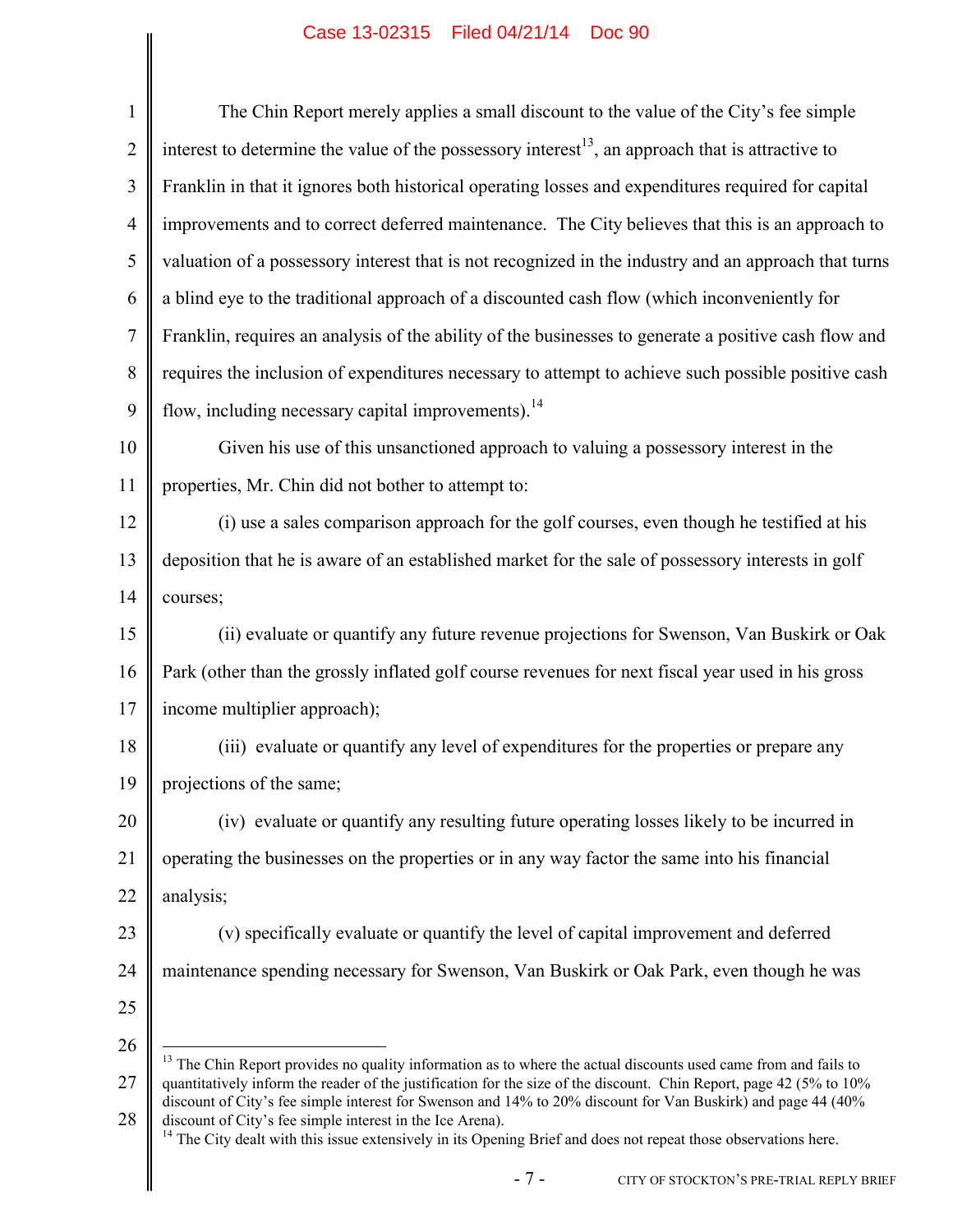1 2 3 4 5 6 7 8 9 10 11 12 13 14 15 16 17 18 19 20 21 22 23 24 25 26 27 28 aware of the fact that the City believed the same to be in excess of \$8 million for the golf courses alone; (vi) despite his three site visits, meet with the City, or KemperSports or SMG, the managers of the golf courses and the Ice Arena, to discuss his questions about the above financial metrics or any other aspect of his valuation of the possessory interest in the properties; (vi) despite his three site visits and the site visits of his staff, meet with KemperSports or any of the managers of competing golf courses to obtain any competitive pricing information other than the pricing information that is posted to the general public; or (vii) meet with the City to discuss the circumstances, if any, under which the City might agree in the future to amend its general plan and change the zoning of the properties to allow residential or commercial development on the properties<sup>15</sup> as is assumed in the Chin Report. For these reasons and others that will be proven at trial, the Chin Report is unreliable in the extreme in determining the right to possession of the properties and the right to operate the businesses on the properties for the next 24 or 34 years. In reality, the actual value is zero or highly speculative at best, for which the market would pay very little.  $/$  /  $/$ / / /  $/$  /  $/$ / / / / / /  $1/1$ / / / / / /  $//$  $\overline{a}$ <sup>15</sup> The Chin Report blithely assumes without analysis or data that the City would agree to such a change in use and zoning. See pages 11, 12 and 48. The Chin Report notes at page 48 that the existing uses in that case would be "interim uses until such time as a change of use can be achieved, and as market conditions dictate." Thus, the higher land values used would be applicable only in the future, perhaps the distant future, yet the Chin Report does not discount this future step-up in land value to present value. The City believes, as argued in its Opening Brief, that there was never an intent to create a possessory interest in perpetuity, and that the City charter precludes such an

interpretation.